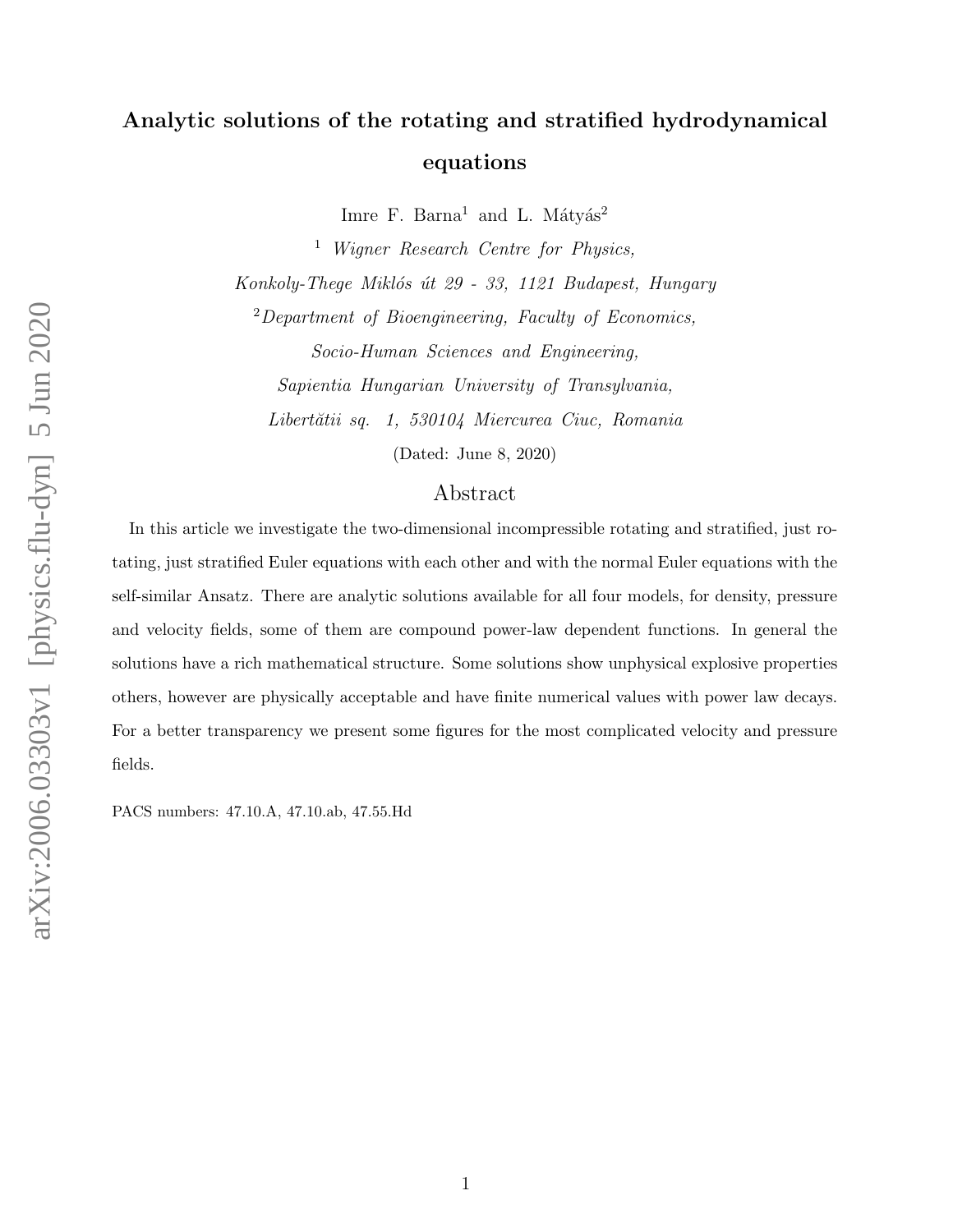#### I. INTRODUCTION

There is no need to prove the evidence that both geophysics and meteorology have crucial importance for human society and civilization. Part of it is the special interest in science. Overwhelm problems in meteorology are hydrodynamical in origin. This statement is partially true for geophysics as well. On the surface of Earth due to axial rotation and the additional gravity the question of stratified flows play an important role. Various hydrodynamical models of such kind for meteorology and geophysics can be found in numerous monographs like [\[1](#page-13-0)[–3\]](#page-13-1).

In this study we investigate the time-dependent dispersive self-similar solutions [\[4,](#page-13-2) [5\]](#page-13-3) (not the blow-up type) of these kind of multidimensional Euler-type equations. The form of the original one-dimensional Ansatz reads as follows

$$
V(x,t) = t^{-\alpha} f(x/t^{\beta}) = t^{-\alpha} f(\eta),
$$
\n(1)

where  $V(x, t)$  is the dynamical variable,  $f(\eta)$  is the shape function with the reduced variable  $η$  and  $α, β$  are the self-similar exponents. Usually  $α, β > 0$  present physically relevant power-law decaying physical solutions of the problem. This transformation is based on the assumption that a self-similar solution exists, i.e., every physical parameter preserves its shape during the expansion. Self-similar solutions usually describe the asymptotic behavior of an unbounded or a far-field problem; the time t and the space coordinate x appear only in the combination of  $\eta = x/t^{\beta}$ . It means that the existence of self-similar variables implies the lack of characteristic lengths and times. The geometrical and physical interpretations of this Ansatz were exhaustively explained in all our former studies [\[6](#page-13-4)[–8\]](#page-14-0), therefore we skip it here.

This study is part of our long-time program which systematically goes over fundamental hydrodynamical systems. Till now we published about half a dozen papers [\[6,](#page-13-4) [7\]](#page-13-5) and a book chapter [\[8\]](#page-14-0) in this field. To the best of our knowledge, there are no such time-dependent selfsimilar solutions known, presented and analyzed in the scientific literature for these systems. The structure of this paper is the following: to give a broader overview we investigate and compare the solutions of two dimensional rotating and stratified Euler equations with just stratified, just rotating and pure Euler equations. So four different flow systems will be discussed, We already published studies with the similar logic where several cases were investigated like the surface growth KPZ equation with numerous different noise terms [\[9\]](#page-14-1)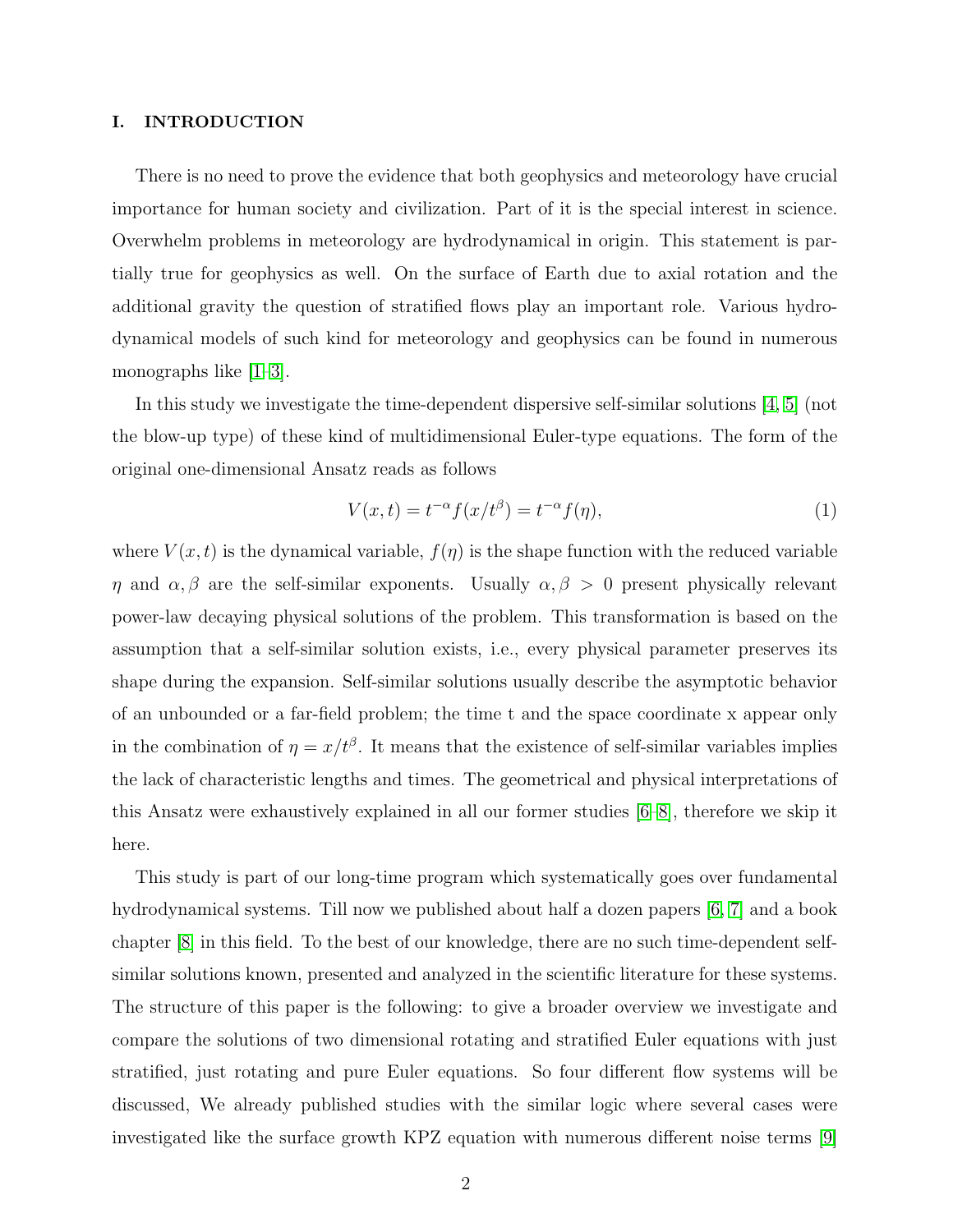or the compressible one dimensional Euler equations where various equation-of-states were applied [\[10\]](#page-14-2).

#### II. THEORY

To have a complex analysis for all four cases we present the corresponding original partial differential equation (PDE) systems, the applied Ansatz with the obtained self-similar exponents, the obtained coupled ordinary differential equation (ODE) system and the solutions for the dynamical variables, the velocity and pressure fields (in two cases even for the densities). For a better transparency and for a clearer understanding we present figures for the most complicated solutions. These non-trivial shape functions and the corresponding final dynamical variables (velocity and pressure) are plotted and analyzed. We think that it is unnecessary to plot all shape functions and all dynamical variables for all four models for trivial solutions.

#### A. The rotating and stratified system

We start our study with the most complex flow. The stability or turbulence of such systems were extensively studied by Koba [\[11\]](#page-14-3) and Davidson [\[12\]](#page-14-4). According to the book of Dolzhansky [\[2\]](#page-13-6) the rotating stratified fluid equations in two Cartesian dimensions in vectorial notation read as follows:

<span id="page-2-0"></span>
$$
\nabla \mathbf{v} = 0,
$$
  
\n
$$
\rho_t + (\mathbf{v} \nabla)\rho = 0,
$$
  
\n
$$
\mathbf{v}_t + (\mathbf{v} \nabla)\mathbf{v} + 2\Omega_0 \times \mathbf{v} = -\frac{\nabla p}{\rho_0} + \frac{G}{\rho_0} \rho,
$$
\n(2)

where  $\mathbf{v}, \rho, p, \Omega_0, G$  denote respectively the two-dimensional velocity field, density, pressure, angular velocity and an external force (now gravitation) of the investigated fluid. In the following  $\rho_0$ , is one physical parameter of the flow. For a better overview we use the coordinate notation  $\mathbf{v}(x, y, t) = u(x, y, t), v(x, y, t)$  for the velocity and  $p(x, y, t)$  for the scalar pressure field. To have a trivial rotation contribution we consider the  $\Omega_0 = (0, 0, \Omega_0^z(x, y, t))$  angular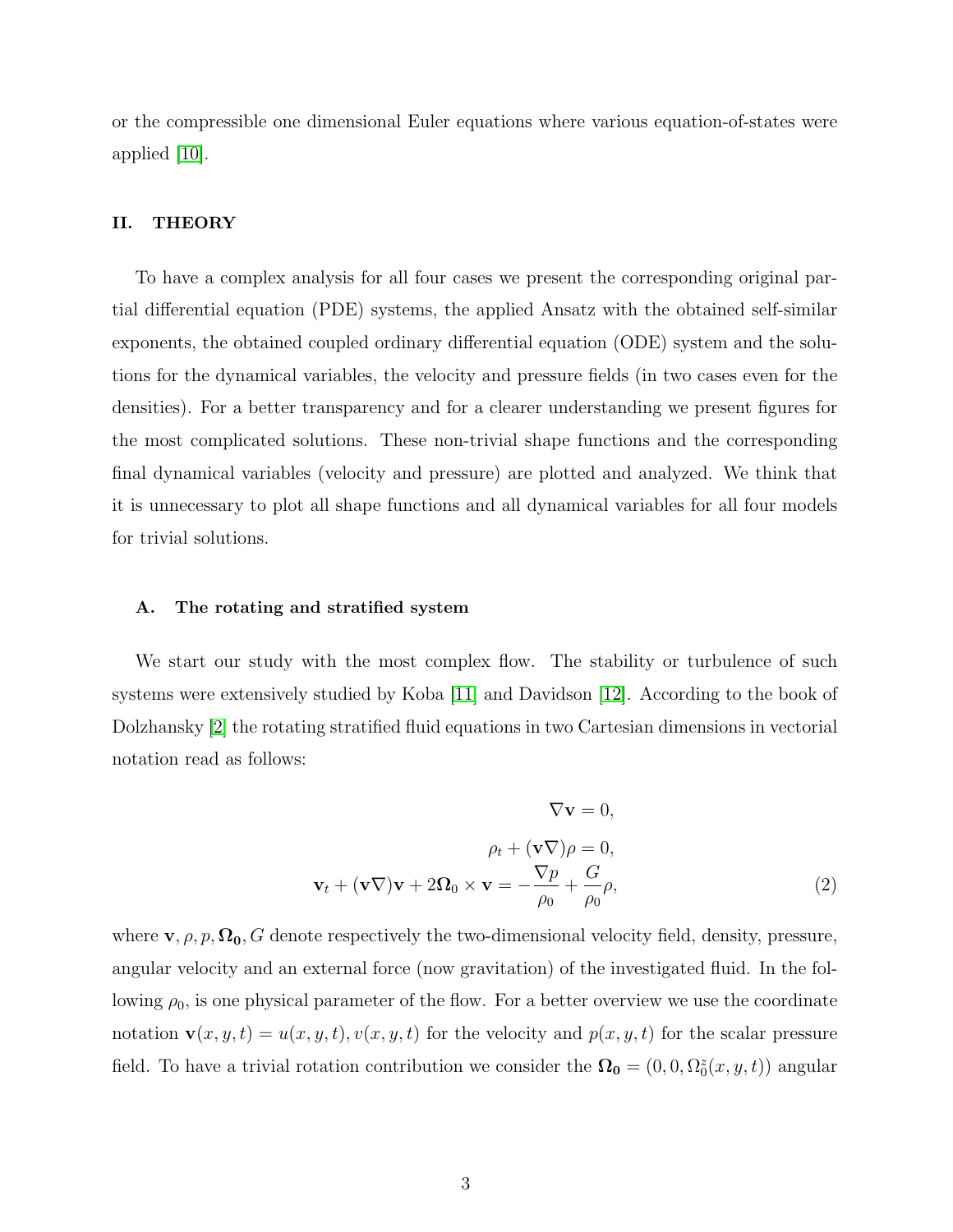velocity vector. The direct form, (coordinate form) of the equations are:

$$
u_x + v_y = 0,
$$
  
\n
$$
\rho_t + u\rho_x + v\rho_y = 0,
$$
  
\n
$$
u_t + uu_x + vu_y - 2v\Omega_0 = -\frac{p_x}{\rho_0},
$$
  
\n
$$
v_t + uv_x + vv_y + 2u\Omega_0 = -\frac{p_y}{\rho_0} + \frac{G}{\rho_0}\rho,
$$
\n(3)

where the subscripts mean partial derivations with respect to time and spatial coordinates. (For the following three models we skip the vectorial form, and just write out all the coordinates.) Let's consider the self-similar Ansatz for the variables in the form of:

$$
\rho(x, y, t) = t^{-\alpha} f(\eta), \quad u(x, y, t) = t^{-\delta} g(\eta),
$$
  

$$
v(x, y, t) = t^{-\epsilon} h(\eta), \quad p(x, y, t) = t^{-\gamma} i(\eta),
$$
 (4)

with the new variable  $\eta = \frac{x+y}{t^{\beta}}$  $\frac{d+y}{d\beta}$ . All the exponents  $\alpha, \beta, \gamma, \delta, \epsilon$ , are real numbers. (Solutions with integer exponents are called self-similar solutions of the first kind, non-integer exponents generate self-similar solutions of the second kind.) The shape functions  $f, g, h, i$  could be any continuous functions and will be evaluated later on. The logic, the physical and geometrical interpretation of the Ansatz were exhaustively analyzed in all our former publications [\[6](#page-13-4)[–10\]](#page-14-2) therefore we neglect it.

To have consistent coupled ODE system for the shape functions the exponents have to have the following values of

$$
\alpha = 3/2, \quad \beta = \delta = \epsilon = 1/2, \quad \gamma = 1. \tag{5}
$$

Note, that all exponents have a fixed numerical value, which clearly defines the solutions. Each exponent is positive so the solutions are expected to be physical (will have power law decay at large times). It is important to emphasize, that only the  $\Omega_0^z = \omega_0/t$  angular velocity function (which is trivial from dimensional consideration) leads the following cleancut ordinary differential equation (ODE) system

<span id="page-3-0"></span>
$$
f' + g' = 0,
$$
  
\n
$$
-\frac{3}{2}f - \frac{1}{2}\eta f' + gf' + hf' = 0,
$$
  
\n
$$
-\frac{1}{2}g - \frac{1}{2}\eta g' + gg' + hg' - 2h\omega_0 = -\frac{i'}{\rho_0},
$$
  
\n
$$
-\frac{1}{2}h - \frac{1}{2}\eta h' + gh' + hh' + 2g\omega_0 = -\frac{i'}{\rho_0} + \frac{G}{\rho_0}f.
$$
  
\n(6)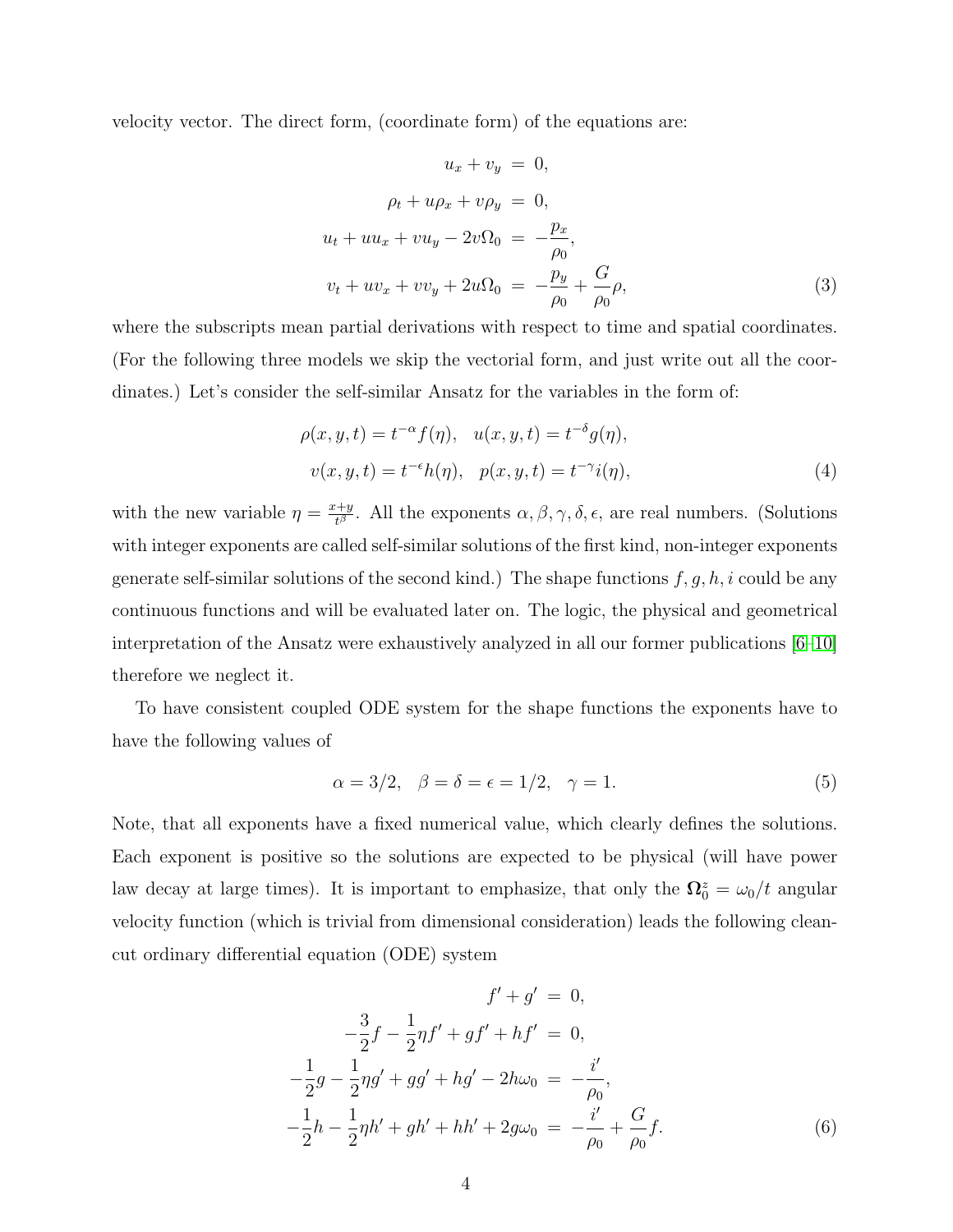From the first (continuity) equation we automatically get  $f+g = c_0$ , where  $c_0$  is proportional with the constant mass flow rate. Implicitly, larger  $c_0$  means larger velocities. From the first and second Eq. of [\(6\)](#page-3-0) the ODE for the density shape function can be easily derived

$$
f'\left(c_0 - \frac{\eta}{2}\right) - \frac{3f}{2} = 0.\tag{7}
$$

The solution is almost trivial

$$
f = \frac{c_1}{(2c_0 - \eta)^3} \tag{8}
$$

where  $c_1$  stands for the usual integration constant. The function is a shifted third order hyperbola with a singularity at  $\eta = 2c_0$  for  $\eta > 0$  it is positive and strictly monotone decreases. The density has a power-law decay for large times which is physically desirable

$$
\rho(x, y, t) = \frac{1}{t^{\frac{3}{2}}} \cdot \frac{c_1}{2c_0 - \frac{(x+y)^3}{t^{\frac{3}{2}}}} \simeq \frac{c_1}{t^{\frac{3}{2}}}.
$$
\n(9)

Extracting the fourth equation from the third one in [6](#page-3-0) the ODE for the shape function of the velocity component v can be easily given:

$$
h'(\eta - 2c_0) + h - c_0 \left(2\omega_0 + \frac{1}{2}\right) + \frac{Gf}{\rho_0} = 0,
$$
\n(10)

with the solution of

$$
h = \frac{\eta(-c_0 - 4c_0\omega_0)}{2c_0 - \eta} - \frac{Gc_1}{\rho_0(\eta - 2c_0)^3} + \frac{c_2}{2c_0 - \eta},\tag{11}
$$

The function has a singularity at  $\eta = 2c$  and it it strictly monotonous growing for all positive  $\eta$  where  $\eta > 2c_0$ . The solution is the sum of a shifted first and third order hyperbola. All the parameters are responsible for the scaling and the shift of the singularity. It is straightforward to show that the asymptotic behavior of the velocity field is

$$
v(x, y, t) \simeq t^{-\frac{1}{2}},\tag{12}
$$

which makes it a physically acceptable solution.

Adding the last two equations of Eq. [\(6\)](#page-3-0) the ODE of the pressure shape function can be obtained

$$
-\frac{2i(\eta)'}{\rho_0} + \frac{Gf(\eta)}{\rho_0} + 4\omega_0 h(\eta) - c_0 \left(\omega_0 + \frac{1}{2}\right) = 0.
$$
 (13)

The solution can be easily evaluated with quadrature

<span id="page-4-0"></span>
$$
i = 2\omega_0 \ln(\eta - 2c_0)(c_2 - 4\omega_0 c_0 - \rho_0 c_0^2) + \frac{Gc_1}{2(\eta - 2c_0)^2} \left(\frac{1}{2} - \omega_0\right) + \eta \left(\frac{1}{2}\omega_0 \rho_0 c_0 - 4\rho_0 \omega_0^2 c_0 - \frac{c_0 \rho_0}{4}\right) + c_3.
$$
\n(14)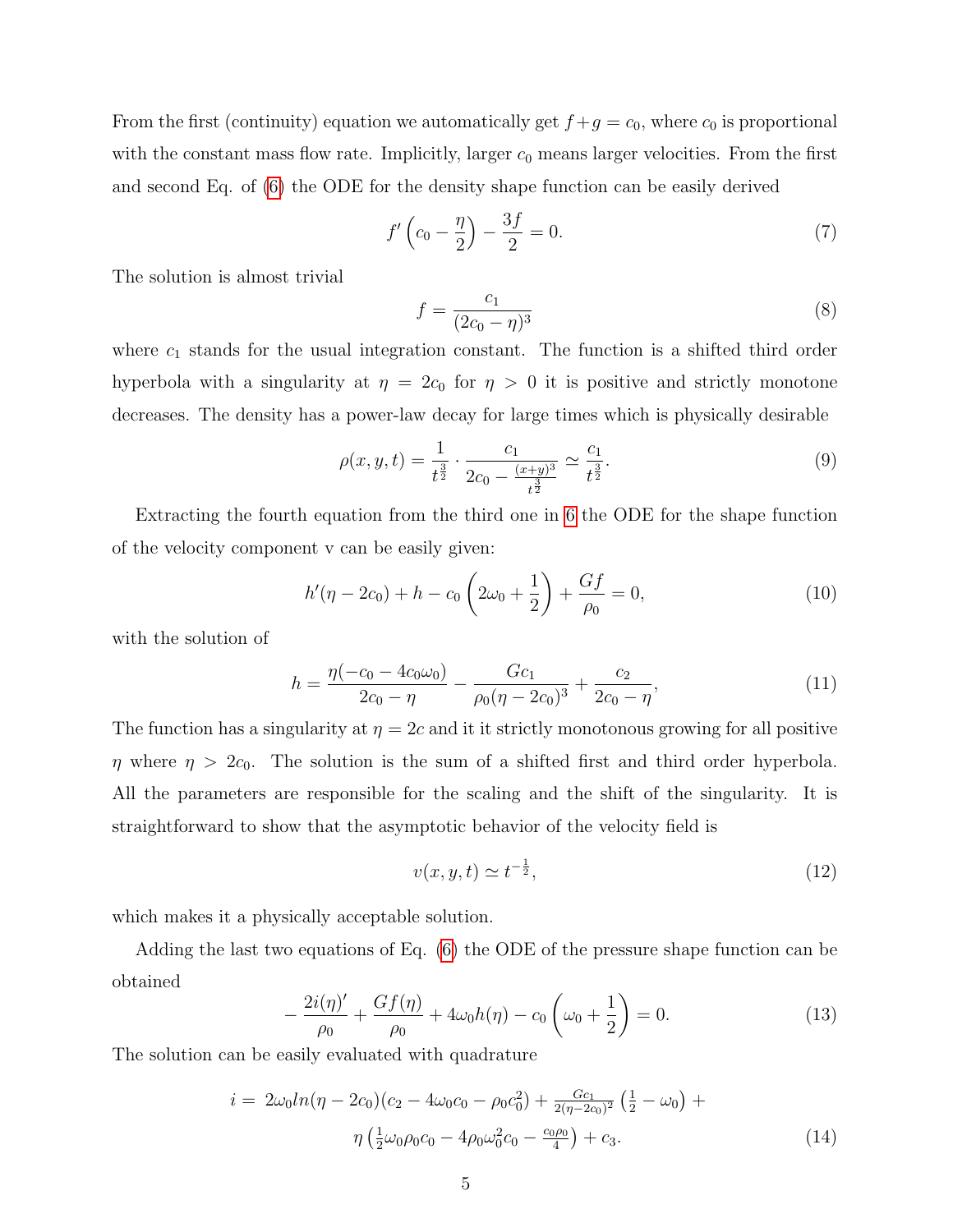Figure (1) shows the pressure shape function for two different angular velocities giving qualitatively different curves. The integration constants  $c_0, c_1, c_2, c_3$  play no relevant role just shift and scale the results. The key parameter is the angular velocity with the turning point of  $\omega = 0.5$ . In the case of  $\omega_0 > 0.5$  there is a global maxima of the pressure. Larger  $\omega$ means quicker decay. Larger densities makes quicker pressure decays as well.

To have a feeling about the general properties of the pressure, figure (2-3) present the ten-based logarithm of the solution for two different angular velocities. In both cases the pressure functions have clear asymptotic values.

#### B. The stratified system without rotation

Now we consider the  $\Omega = 0$  special case. The stratification and the change of density with the altitude has its importance in the Earth science. Numerous hydrodynamical questions in stratified flows (eg. turbulence) can be found in various textbooks [\[13–](#page-14-5)[19\]](#page-14-6). Additional wave propagation issues were extensively studied, also see [\[20,](#page-14-7) [21\]](#page-14-8). In 1975 Ono [\[22\]](#page-14-9) presented algebraic solitary wave solutions for stratified fluids. An enhanced decrease of density of air with the altitude may lead to static stability which usually yields an increase of concentration of certain pollutants [\[23–](#page-14-10)[25\]](#page-14-11). The effect of temperature in the hydrodynamics of stratified flows may lead to specific convection phenomena even on small scales [\[26\]](#page-14-12). There are discussed interesting aspects related to sedimentation in stratified flows as well by [\[27\]](#page-14-13).

Our PDE system is now

$$
u_x + v_y = 0,
$$
  
\n
$$
\rho_t + u\rho_x + v\rho_y = 0,
$$
  
\n
$$
u_t + uu_x + vu_y = -\frac{p_x}{\rho_0},
$$
  
\n
$$
v_t + uv_x + vv_y = -\frac{p_y}{\rho_0} + \frac{G}{\rho_0}\rho,
$$
\n(15)

where subscripts means partial derivatives with respect to time and both coordinates  $x$  and y. The applied Ansatz is the following:

$$
\rho(x, y, t) = t^{-\alpha} f(\eta), \quad u(x, y, t) = t^{-\delta} g(\eta),
$$
  

$$
v(x, y, t) = t^{-\epsilon} h(\eta), \quad p(x, y, t) = t^{-\gamma} i(\eta),
$$
 (16)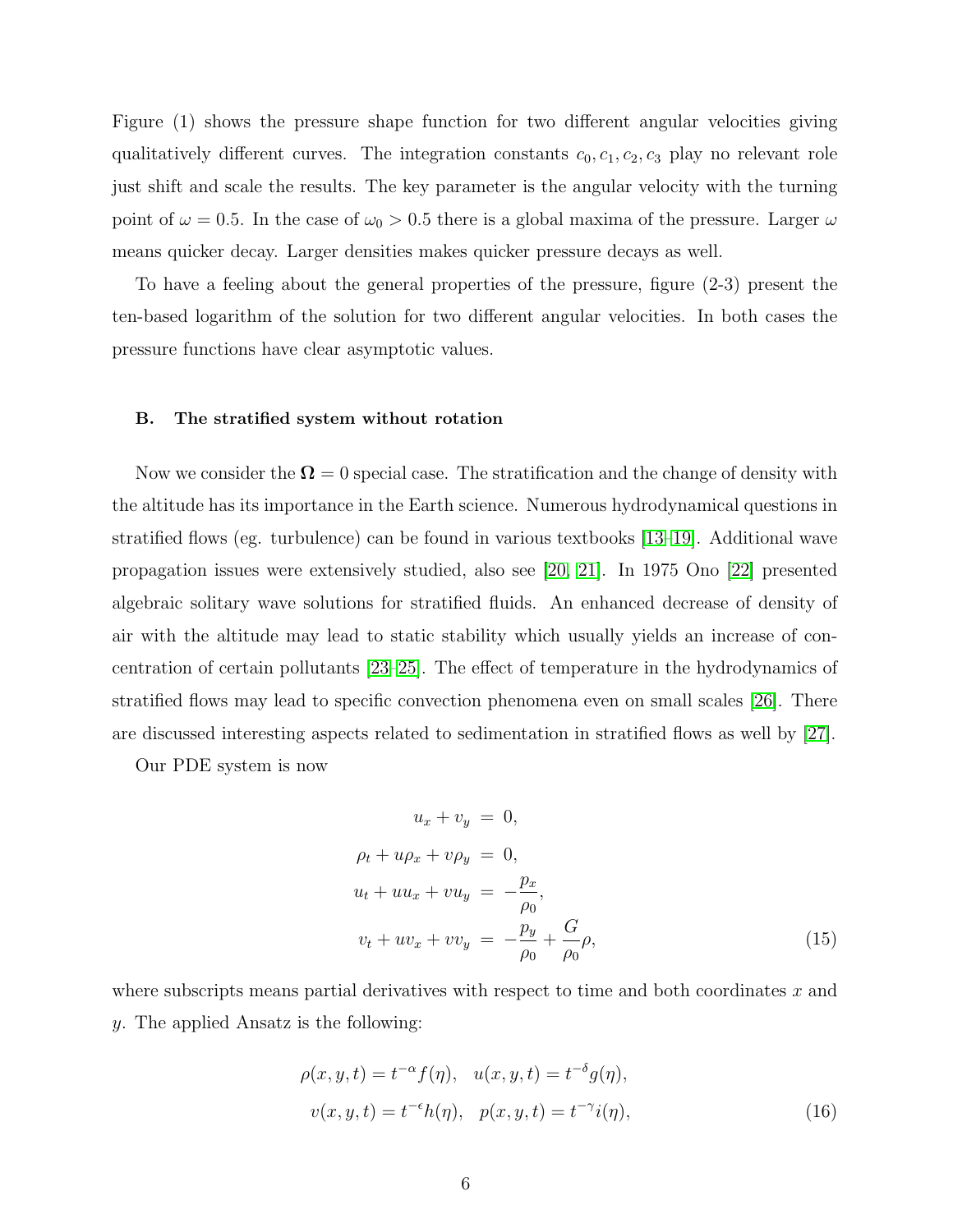

FIG. 1: Graphs of two different pressure shape functions Eq. [\(14\)](#page-4-0) where the common parameters are  $G = 10, \rho_0 = 1, c_0 = 1, c_1 = 3.25, c_2 = -3.1, c_3 = 15$ . The solid and dashed curves are for  $\omega_0=0.135$  and  $\omega_0=75,$  respectively.



FIG. 2: The ten-based logarithm of the pressure  $Log(p(x, y = 0, t))$  for  $\omega_0 = 0.135$  angular velocity, all other parameters are given above.



FIG. 3: The ten-based logarithm of the pressure  $Log(p(x, y = 0, t))$  for  $\omega_0 = 0.75$  angular velocity, all other parameters are given above.  $7$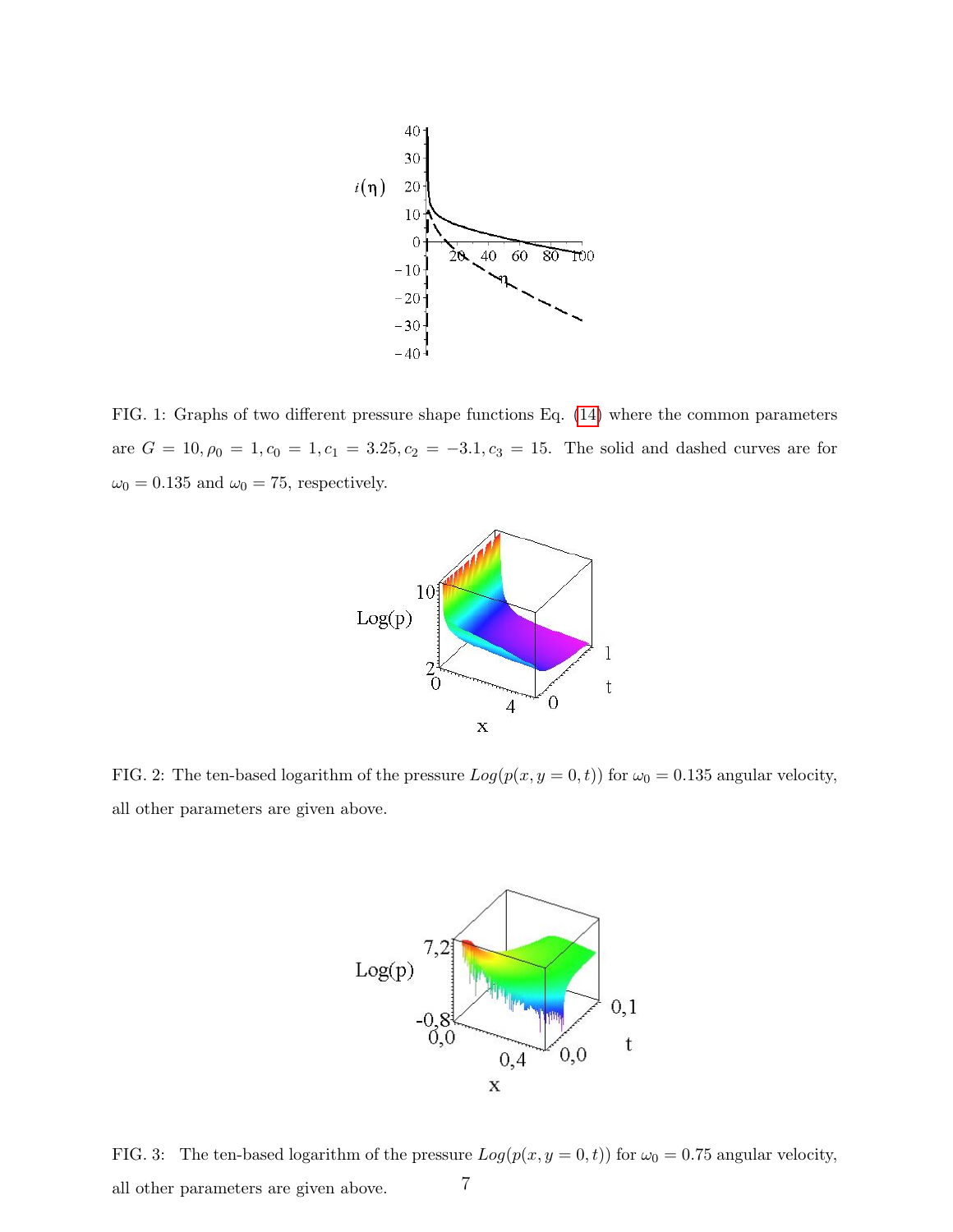The corresponding ODE system is:

$$
f' + g' = 0,
$$
  
\n
$$
-(2 - \beta)f - \beta\eta f' + gf' + hf' = 0,
$$
  
\n
$$
-(1 - \beta)g - \beta\eta g' + gg' + hg' = -\frac{i'}{\rho_0},
$$
  
\n
$$
-(1 - \beta)h - \beta\eta h' + gh' + hh' = -\frac{i'}{\rho_0} + \frac{G}{\rho_0}f.
$$
\n(17)

The slightly modified corresponding ODE system due to an undefined free self-similar exponent has a much larger degree of freedom. So, in this sense all the exponents can be expressed with a fixed one (we may say with  $\beta$ )

$$
\alpha = 2 - \beta, \quad \delta = \epsilon = 1 - \beta, \quad \gamma = 2(1 - \beta). \tag{18}
$$

(We use  $\beta$  as free parameter because it describes the common "spreading" property of all the dynamical variables, and now all "decay" parameters are free from each other. So the "decays" of all variables can be studied independently.) The three ODEs for the shape functions can be determined with the logic mentioned above,

$$
f'(c_0 - \beta \eta) - f(2 - \beta) = 0,
$$
\n(19)

$$
2h'(\beta\eta - c_0) - (1 - \beta)c_0 + \frac{Gf}{\rho_0} = 0, \qquad (20)
$$

$$
-\frac{2i'}{\rho_0} + \frac{Gf}{\rho_0} + (1 - \beta)c_0 = 0.
$$
 (21)

All the solutions can be derived with quadrature

<span id="page-7-0"></span>
$$
f = c_1(c_0 - \beta \eta)^{\frac{\beta - 2}{\beta}}, \tag{22}
$$

$$
h = -\frac{Gc_1(c_0 - \beta \eta)^{\frac{\beta - 2}{\beta}}}{2\rho_0(\beta - 2)} + \frac{c_0 \ln\left([c_0 - \beta \eta]^{\frac{\beta - 2}{\beta}}\right)}{2(\beta - 2)}(1 - \beta) + c_2, \tag{23}
$$

$$
i = -\frac{c_1 G(c_0 - \beta \eta)^{\frac{2(\beta - 1)}{2}}}{4(\beta - 1)} + \frac{(1 - \beta)c_0 \rho_0}{2} \eta + c_3.
$$
\n(24)

Note, that due to the free running self-similar exponent (now  $\beta$ ) we got different kind of power-low dependent solutions, therefore this model has the richest mathematical structure. To show the features of  $(22 - 24)$  $(22 - 24)$  $(22 - 24)$  we present and discuss some solutions with various  $\beta$ s. Figure (4) shows [\(22\)](#page-7-0) for six different exponents. Note, that we can get back all the usual power law functions, constant hyperbola and parabola as well. Figure (5) presents the  $h(\eta)$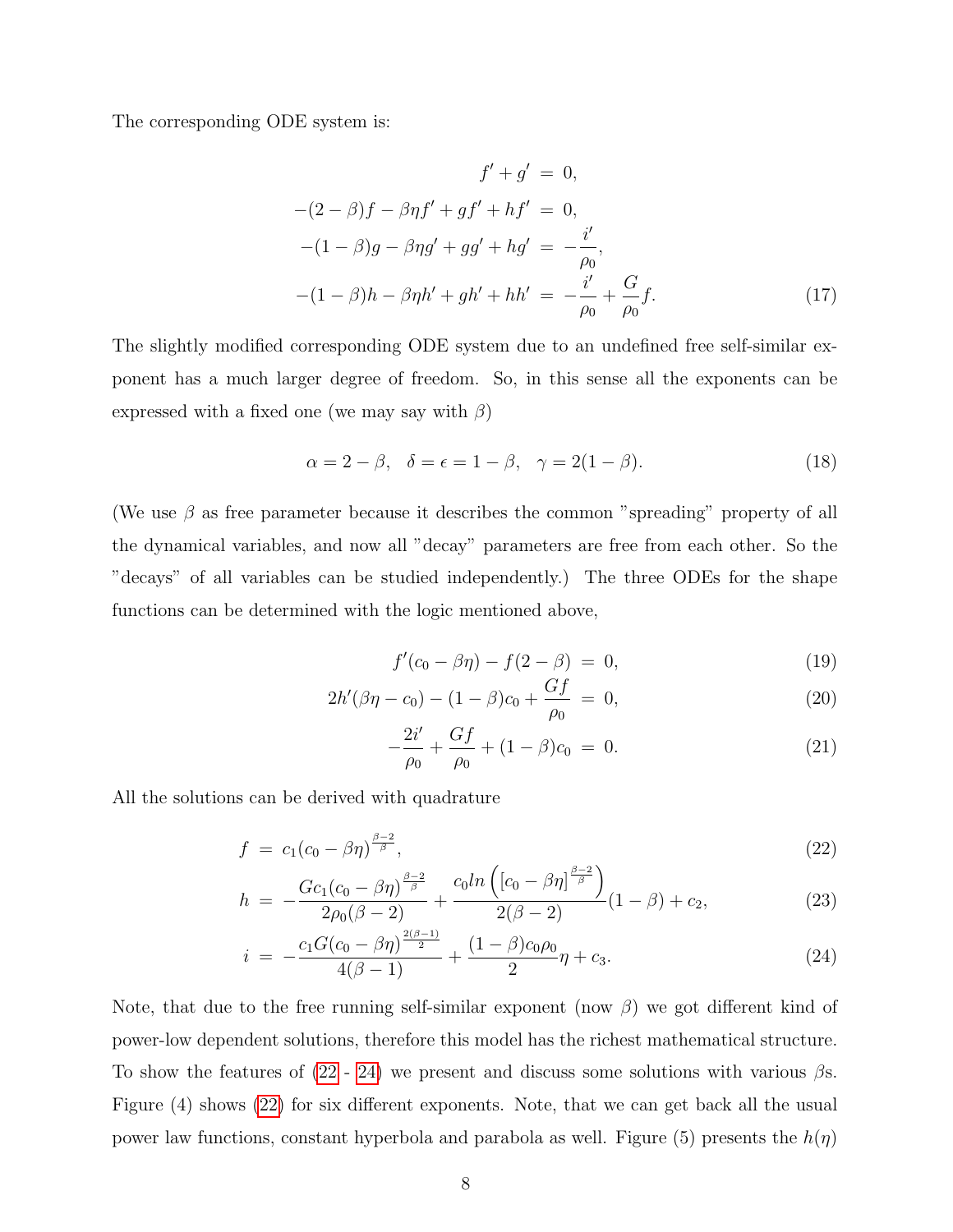shape functions. We present 5 different that kind of solutions, for reasonable  $\beta$ s. Figure (6) shows the shape functions for  $i(\eta)$ , there are 7 qualitative different functions exist as solutions. (We say that the typical exponent lies in the [−4..4] range, for lot of physical systems this is restricted to the  $[-2..2]$  interval.)

Our decade long experience shows that mainly the solutions with all positive exponents are physically relevant describing power-law dependent solutions. (Solutions with negative exponents usually have exploding properties at large times and space coordinates which violates mass, momenta or energy conservation.) Figure 6 - 8 present the tenth-based logarithm of the density, velocity and pressure for the common  $\beta = 1/2$ . Note, that all dynamical variables have a physically reasonable power-law decay for infinite times.

#### C. The rotating system without stratification

Rotating fluids are also relevant for science and engineering therefore the corresponding literature again enormous, without completeness we mention some of them [\[28–](#page-14-14)[35\]](#page-15-0). To investigate this case the complete second equation of [\(2\)](#page-2-0) has to be neglected having the PDE system in the form of:

$$
u_x + v_y = 0,
$$
  
\n
$$
u_t + uu_x + vu_y - 2v\omega_0 = -\frac{p_x}{\rho_0},
$$
  
\n
$$
v_t + uv_x + vv_y + 2u\omega_0 = -\frac{p_y}{\rho_0} + G,
$$
\n(25)

So the number of the four unknowns is now reduced to three, namely to the velocity components  $u, v$  and to the pressure  $p$ . To avoid contradiction among the exponents it is important to emphasize, that again only for  $\Omega_0^z = \omega_0/t$  angular velocity function we get a clean-cut ODE system. The trial functions for the solutions now read

$$
u(x, y, t) = t^{-\delta} g(\eta), \quad v(x, y, t) = t^{-\epsilon} h(\eta), \quad p(x, y, t) = t^{-\gamma} i(\eta).
$$
 (26)

The relations among the exponents are the following:

$$
\beta = 2, \quad \delta = \epsilon = -1 \quad \gamma = -2. \tag{27}
$$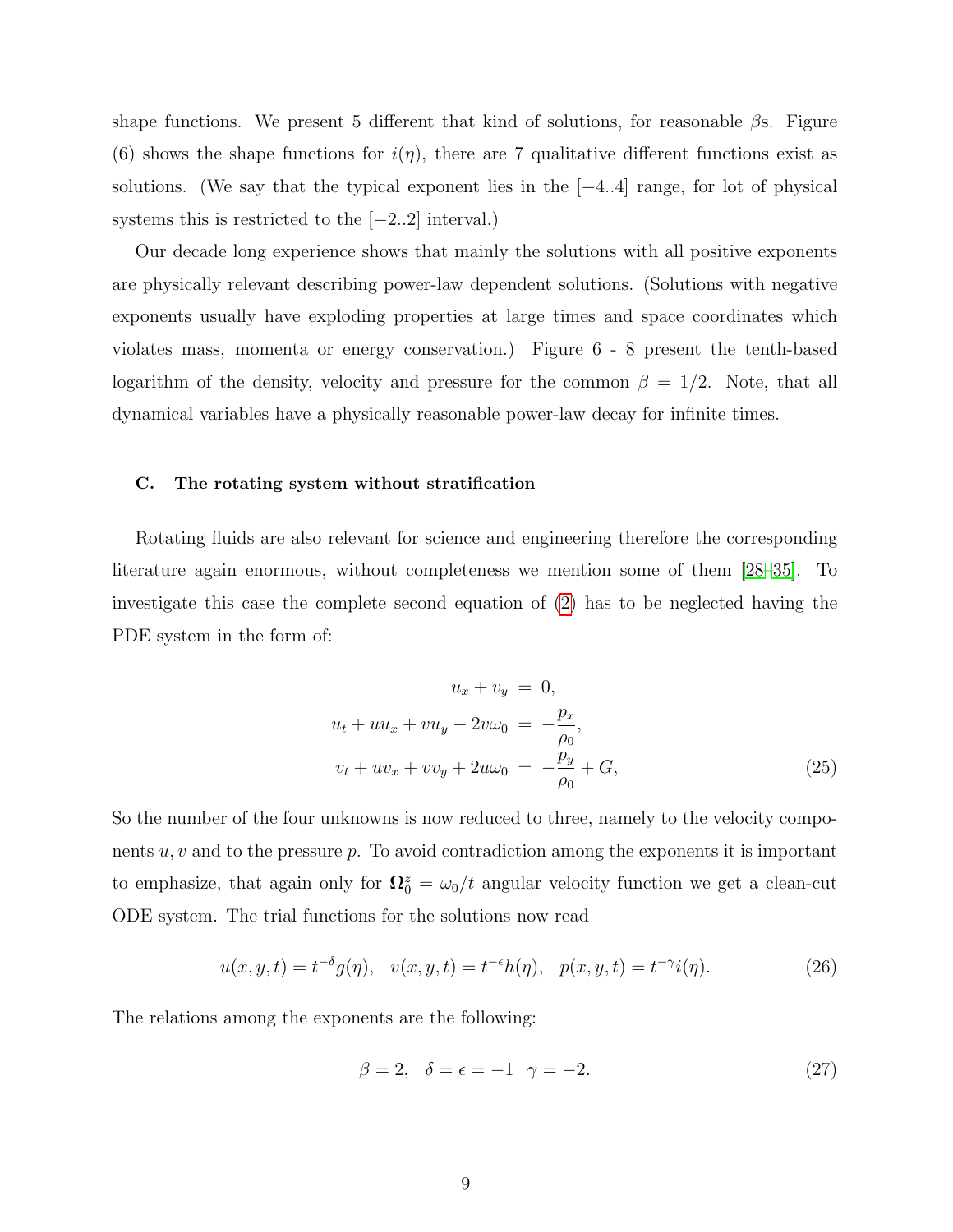

FIG. 4: The graphs of Eq. [\(22\)](#page-7-0) the common parameters are  $c_0 = 4, c_1 = 1.2$ . The black solid, dashed, dotted and dash-dotted, the green solid and green dashed curves are for  $\beta =$  $-4, -2, -1, 1, 2, 4$ , respectively.



FIG. 5: The graphs of Eq. [\(23\)](#page-7-0) the common parameters are  $G = 10, \rho_0 = 1, c_0 = 3, c_1 =$ 1.2,  $c_2 = 1.2$ . The black solid, dashed, dotted, dash-dotted and green solid curves are for  $\beta =$  $-2, -1, 1, 1.5, 2.5$ , respectively.



FIG. 6: The graphs of Eq. [\(24\)](#page-7-0) the common parameters are the same as above with  $c_3 = 0$ . The black solid, dashed, dotted, dash-dotted and the green solid and green dashed and green dashdotted curves are for  $\beta = -3, -2, -0.5, 0.5, 1.5, 2, 2.5$ , respectively.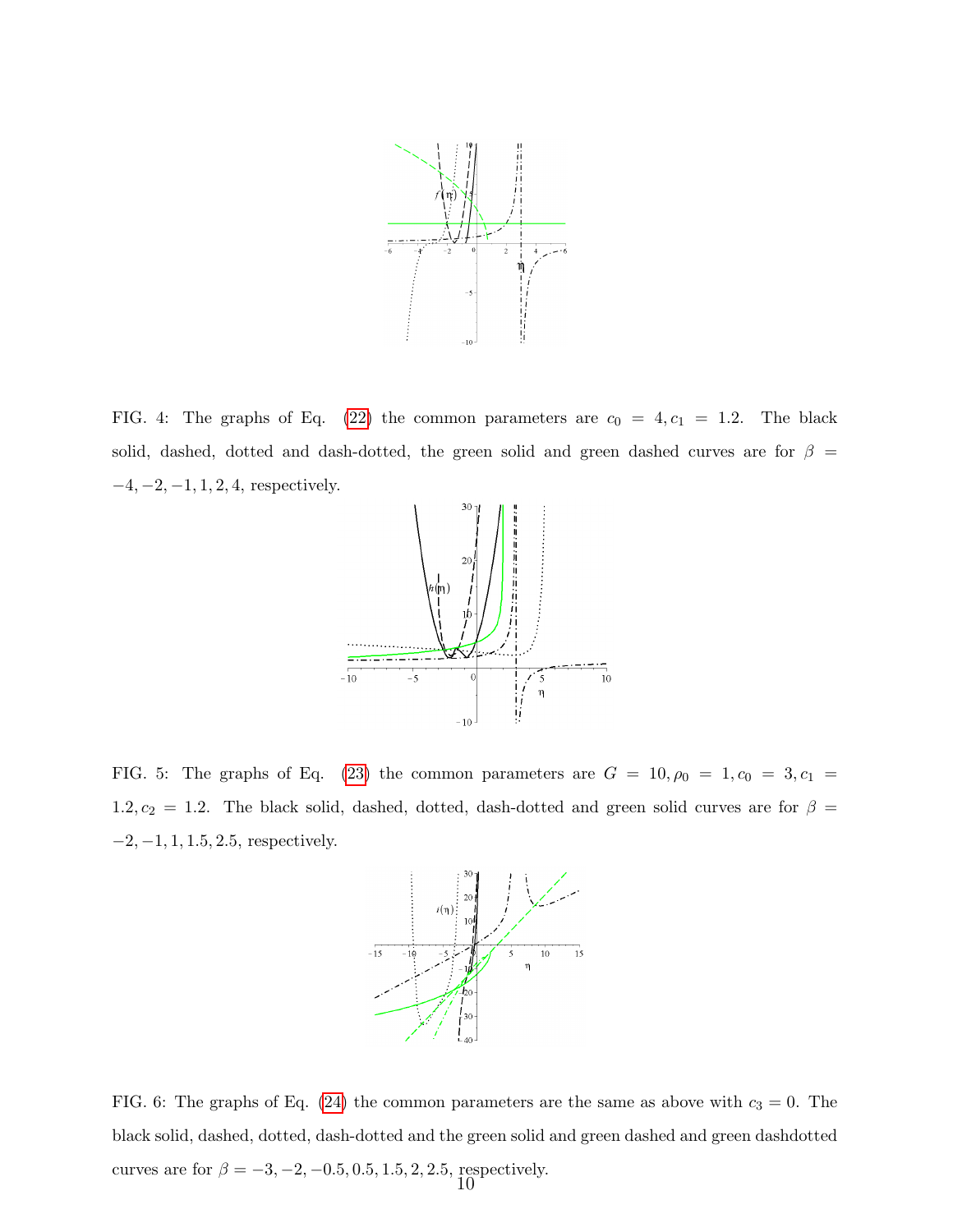

FIG. 7: The graph of the ten-based logarithm of the density function  $\rho(x, y = 0, t)$  for  $\beta = 1/2$ .



FIG. 8: The graph of the ten-based logarithm of the velocity function  $v(x, y = 0, t)$  for  $\beta = 1/2$ .



FIG. 9: The graph of the ten-based logarithm of the pressure function  $p(x, y = 0, t)$  for  $\beta = 1/2$ .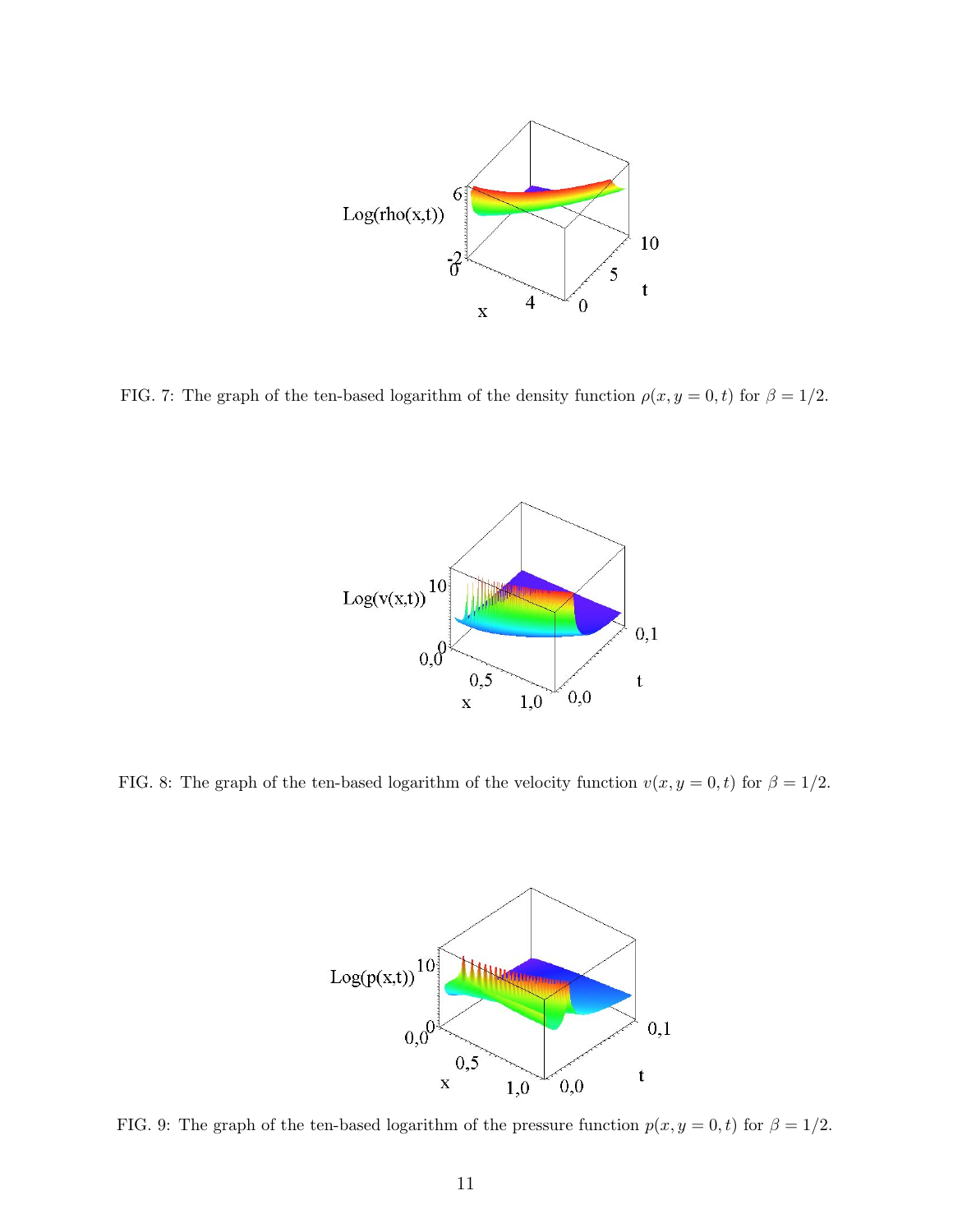The coupled ODE system is

$$
g' + h' = 0,
$$
  
\n
$$
g - 2\eta g' + gg' + hg' - 2h\omega_0 = -\frac{i'}{\rho_0},
$$
  
\n
$$
h - 2\eta h' + gh' + hh' + 2g\omega_0 = -\frac{i'}{\rho_0} + G.
$$
\n(28)

The ODEs for one velocity field component and for the pressure field are:

$$
2h'(2\eta - c_0) - 2h - c_0(2\omega_0 - 1) + G = 0,
$$
\n(29)

$$
-\frac{2i'}{\rho_0} + 4\omega_0 hG - c_0(2\omega_0 + 1) + G = 0.
$$
 (30)

There is no coupling between the variables. The corresponding solutions are

<span id="page-11-0"></span>
$$
h = c_1 \sqrt{c_0 - 2\eta} + \frac{G}{2} - \frac{c_0(2\omega_0 - 1)}{2},\tag{31}
$$

$$
i = \frac{1}{2}\rho_0 \left(-\frac{4}{3}\omega_0 c_1[c_0 - 2\eta]^{\frac{3}{2}} + \eta[-2\omega_0 c_0 \{2\omega_0 - 1\} + 2\omega_0 G - c_0 \{2\omega_0 + 1\} + G]\right) + c_2(32)
$$

The shape function of the velocity is a shifted square root function with negative argument. Note, the extra last positive shift term compared to the simple Euler case Eq. [\(42\)](#page-12-0) which is proportional to the angular velocity of the rotation  $\omega_0$ . The pressure shape function is a sum of a linear and an  $\eta^{3/2}$  power law function with some shifts. Note, that the rotation is responsible to the first power law term,

$$
v(x, y, t) = t^{-\epsilon}h(\eta) = t\left(c_1\sqrt{c_0 - \frac{2(x + y)}{t^2}}\right) + \frac{c_0(1 - 2\omega_0) + G}{2},
$$
(33)  

$$
p(x, y, t) = t^{-\gamma}i(\eta) =
$$

$$
x, y, t) = t^{-t} t(1) - t
$$
  
=  $\frac{t^2 \rho_0}{2} \left( -\frac{4}{3} \omega_0 c_1 \left[ c_0 - 2 \frac{(x+y)}{t^2} \right]^{\frac{3}{2}} + \frac{(x+y)}{t^2} \left[ \tilde{C} \right] \right) + c_2,$  (34)

where

$$
\tilde{C} = -2\omega_0 c_0 \{2\omega_0 - 1\} + 2\omega_0 G - c_0 \{2\omega_0 + 1\} + G.
$$
\n(35)

### D. No rotation and no stratification

This is the simplest system among the investigated four cases and this is the equation for the two dimensional incompressible ideal fluid as well. For completeness the starting PDE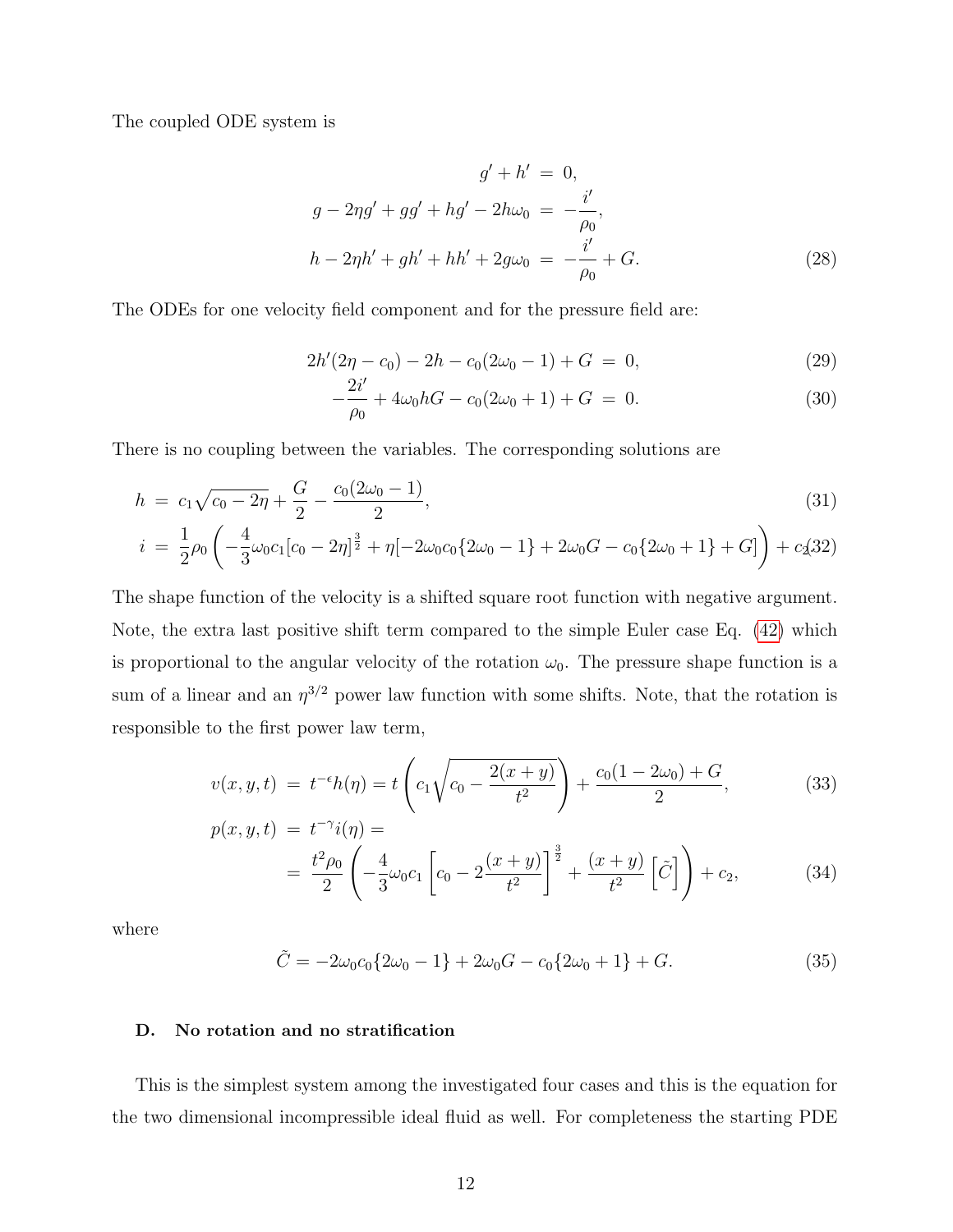system is

$$
u_x + v_y = 0,
$$
  
\n
$$
u_t + uu_x + vu_y = -\frac{p_x}{\rho_0},
$$
  
\n
$$
v_t + uv_x + vv_y = -\frac{p_y}{\rho_0} + \frac{\rho}{\rho_0}G.
$$
\n(36)

The trial functions for the solutions are not changed from the previous case

$$
u(x, y, t) = t^{-\delta} g(\eta), \quad v(x, y, t) = t^{-\epsilon} h(\eta), \quad p(x, y, t) = t^{-\gamma} i(\eta).
$$
 (37)

The self-similar exponents remained the same too

$$
\beta = 2, \quad \delta = \epsilon = -1 \quad \gamma = -2. \tag{38}
$$

The ODE system is however a bit simpler

$$
g' + h' = 0,
$$
  
\n
$$
g - 2\eta g' + gg' + hg' = -\frac{i'}{\rho_0},
$$
  
\n
$$
h - 2\eta h' + gh' + hh' = -\frac{i'}{\rho_0} + G.
$$
\n(39)

The decoupled ODEs for the velocity and for the pressure are also simpler, (note the missing terms with  $\omega_0$ )

$$
2h'(2\eta - c_0) - 2h + c_0 + G = 0, \tag{40}
$$

$$
-\frac{2i'}{\rho_0} - c_0 + G = 0.
$$
\n(41)

The analytic solutions, after all, are almost trivial and read

<span id="page-12-0"></span>
$$
h = c_1 \sqrt{c_0 - 2\eta} + \frac{c_0 + G}{2}, \tag{42}
$$

$$
i = \frac{(G - c_0)\rho_0 \eta}{2} + c_2.
$$
\n(43)

The velocity shape function is a square root function with shifted negative arguments which means that the function domain becomes negative. The shape function of the pressure is a simple linear function. Note the difference to Eq. [\(32\)](#page-11-0) is due to the rotation  $\omega_0$ . For completeness the final field variables are

$$
v(x, y, t) = t^{-\epsilon}h(\eta) = t\left(c_1\sqrt{c_0 - \frac{2(x + y)}{t^2}}\right) + \frac{c_0 + G}{2},\tag{44}
$$

$$
p(x, y, t) = t^{-\gamma} i(\eta) = t^2 \left( \frac{(G - c_0)\rho_0}{2} \frac{(x + y)}{t^2} \right) + c_2.
$$
 (45)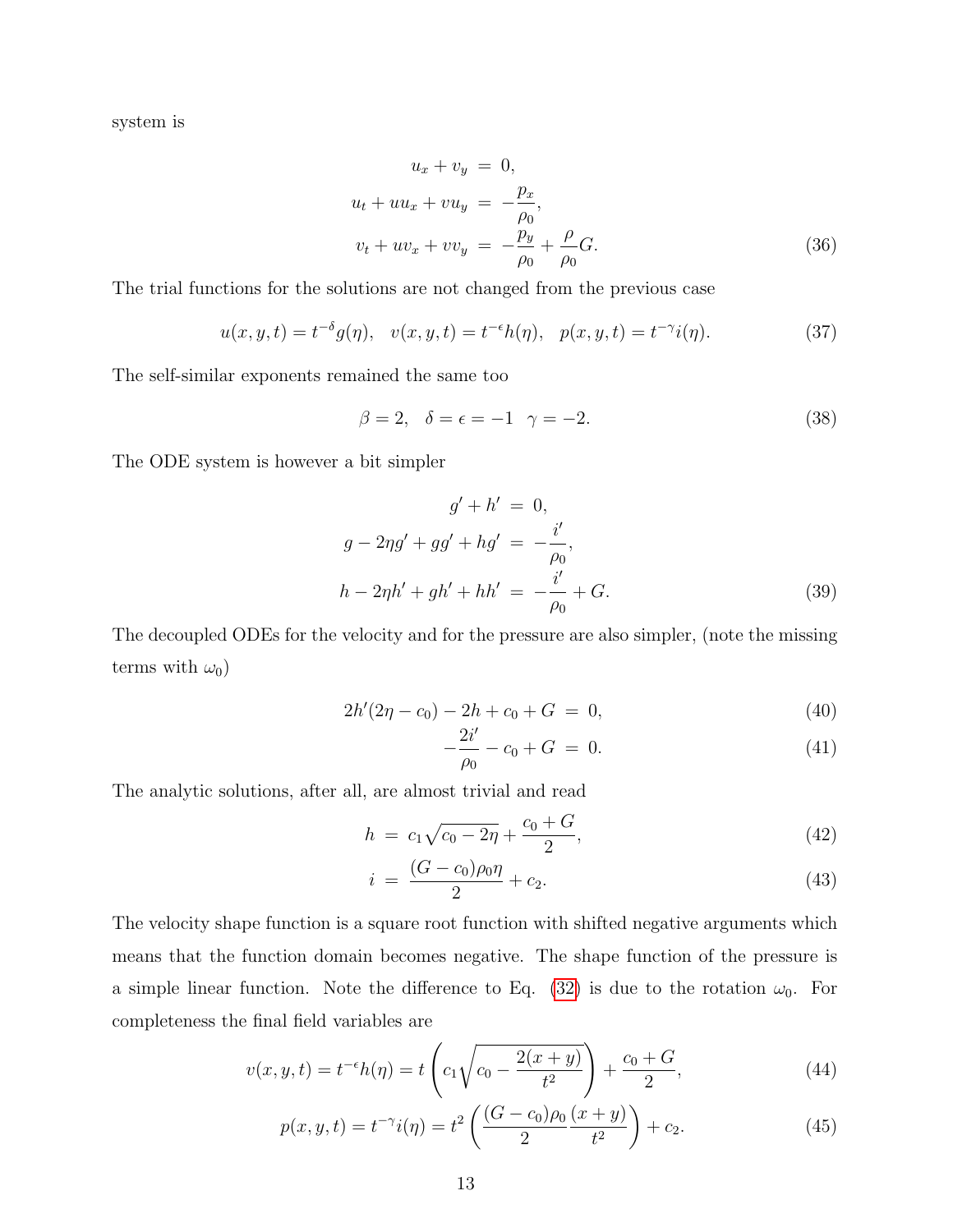Notice, that both dynamical variable have no decay property to large times, therefore we consider them unphysical and skip to present additional figures. From physical considerations we may calculate the total kinetic energy term which is proportional to the volume integral of  $\int_V$  $\rho_0$  $\frac{20}{2}[u(x, y, t)^2 + v(x, y, t)^2]$ dxdy this quantity should however has a time decay at infinite times (where V means the volume of the dynamics).

#### III. SUMMARY

We investigated the two-dimensional incompressible rotating and stratified, just rotating, just stratified Euler equations with each other and with the normal Euler equations applying the self-similar Ansatz. To emphasize the scientific relevance of these equations and disciplines we mentioned numerous textbooks and monographs which were written in the recent decades. We found analytic solutions for all dynamical variables of all four models. The solutions of the rotating stratified and the stratified flows are much more complex than the last two one, therefore we presented additional figures to enlighten the details. Overall the physically relevant, power-law time decaying solutions were emphasized. We think that due to the lack of higher order viscous terms in the Euler equations all solutions are quite simple contains no additional internal finer structure e.g. some waves or oscillations. We would like to publish this manuscript just as a precursor of planned later studies with more complex materials of viscous fluids.

- <span id="page-13-6"></span><span id="page-13-0"></span>[1] G.K. Vallis, Atmospheric and Oceanic Fluid Dynamics, Cambridge University Press, 2005.
- [2] F.V. Dolzhansky, Fundamentals of Geophysical Hydrodynamics, (Page 227 Eq. 25.14 15) Springer 2013.
- <span id="page-13-2"></span><span id="page-13-1"></span>[3] V. Zeitlin, Geophysical Fluid Dynamics, Oxford University Press, 2018.
- <span id="page-13-3"></span>[4] L. Sedov, Similarity and Dimensional Methods in Mechanics CRC Press 1993.
- [5] G.I. Baraneblatt, Similarity, self-similarity, and intermediate asymptotics, New York Consultants Bureau, 1979.
- <span id="page-13-5"></span><span id="page-13-4"></span>[6] I.F. Barna and L. Mátyás, Fluid. Dyn. Res. 46, 055508 (2014).
- [7] I.F. Barna and L. Mátyás, Chaos Solitons and Fractals  $78$ ,  $249$  (2015).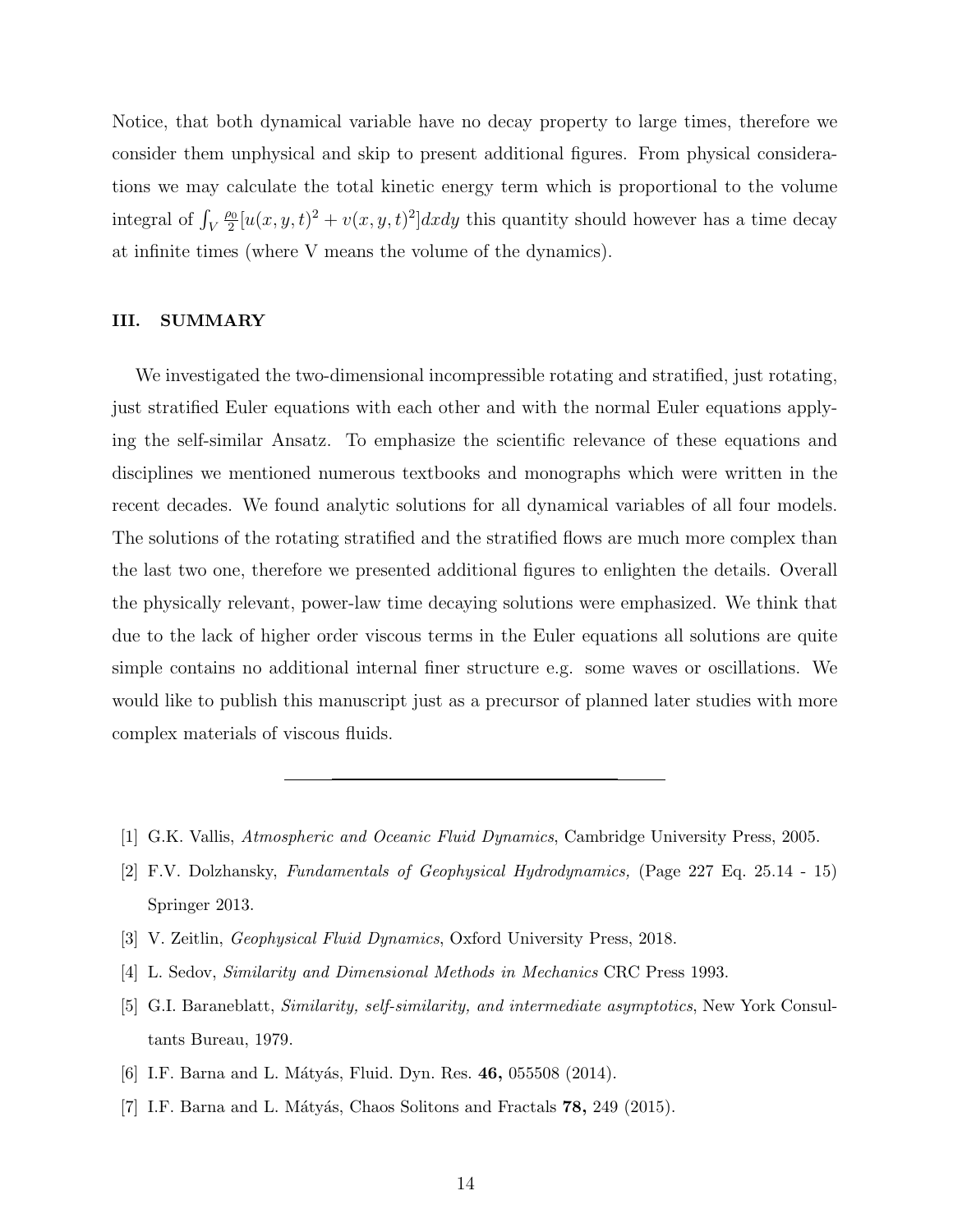- <span id="page-14-0"></span>[8] D. Campos, Handbook on Navier-Stokes Equations, Theory and Applied Analysis, Nova Chapter 16, "Self-Similar Analysis of Various Navier-Stokes Equations in Two or Three Dimensions" Page 275 - 304. Publishers, New York, 2017.
- <span id="page-14-1"></span>[9] I. F. Barna, G. Bognár, M. Guedda, L. Mátyás and K. Hriczo, Mathematical Modelling and Analysis, 25, 241, (2020).
- <span id="page-14-3"></span><span id="page-14-2"></span>[10] I.F. Barna and L. Mátyás, Miskolc Mathem. Notes 14, 785 (2013).
- [11] H. Koba Nonlinear Stability of Ekman Boundary Layers in Rotating Stratified Fluids, American Mathematical Society, 2014.
- <span id="page-14-4"></span>[12] P.A. Davidson, Turbulence in Rotating, Stratified and electrically Conducting Fluids, Cambridge University Press, 2014.
- <span id="page-14-5"></span>[13] C. Ansorge, Analyses of Turbulence in the Neutrally and Stably Stratified Planetary Boundary Layer, Springer Thesis 2017.
- [14] V. Armenio and S. Sarkar, *Environmental Stratified Flows*, 2005.
- [15] F. Bo. Pedersen, Environmental Hydraulics: Stratified Flows, Springer, 1986.
- [16] S.I Voropayev, Vortex Structure in a Stratified Fluid, Chapman and Hall, 1994.
- [17] C.-S. Yih, *Stratified Flows*, Academic Press, 1980.
- <span id="page-14-6"></span>[18] R. Grimshaw, Environmental Stratified Flows, Kluwer Academic Publishers, 2003.
- <span id="page-14-7"></span>[19] E.J. Hopfiger, Journ. Geophysical Research, 92, 5287 (1987).
- <span id="page-14-8"></span>[20] C.H. Vilcox, Sound Propagation in Stratified Fluids, Springer 1984.
- <span id="page-14-9"></span>[21] B. Kennett, Seismic Wave Propagation in Stratified Media, ANU E Press, 1983.
- <span id="page-14-10"></span>[22] H. Ono, Journ. Phys. Soc. Japan, 39, 1082 (1975).
- [23] D. Peringotti, A. Rossa, M. Ferrario, M. Sansone and A. Benassi, Meteorol Z. 16, 505 (2007).
- <span id="page-14-11"></span>[24] R. Szép and L. Mátyás, Carpath J. Earth. Env. Sci. 9, 241 (2014).
- <span id="page-14-12"></span>[25] R. Szép, L. Mátyás, R. Keresztes and M. Ghimpusan, Rev. Chim.  $67$ ,  $205$  (2016).
- <span id="page-14-13"></span>[26] I.F. Barna, M.A. Pocsai, S. Lökös and L. Mátyás, Chaos Solitons and Fractals  $103$ ,  $336$  (2017).
- [27] R. Dabirian, R. Mohan, O. Shoham, G. Kouba, Journal of Natural Gas Science and Engineering 33, 527, 2016.
- <span id="page-14-14"></span>[28] B.M. Boubnov and G.S. Golitsyn, Convection in Rotating Fluids, Kluwer Academic Publisher, 1995.
- [29] C. Egbers and G. Pfister, Physics of Rotating Fluids, Springer, 2000.
- [30] M. Eisenga, Dynamics of a Vortex Ring in a Rotating Fluid, Techniche Universiteit Eindhoven,